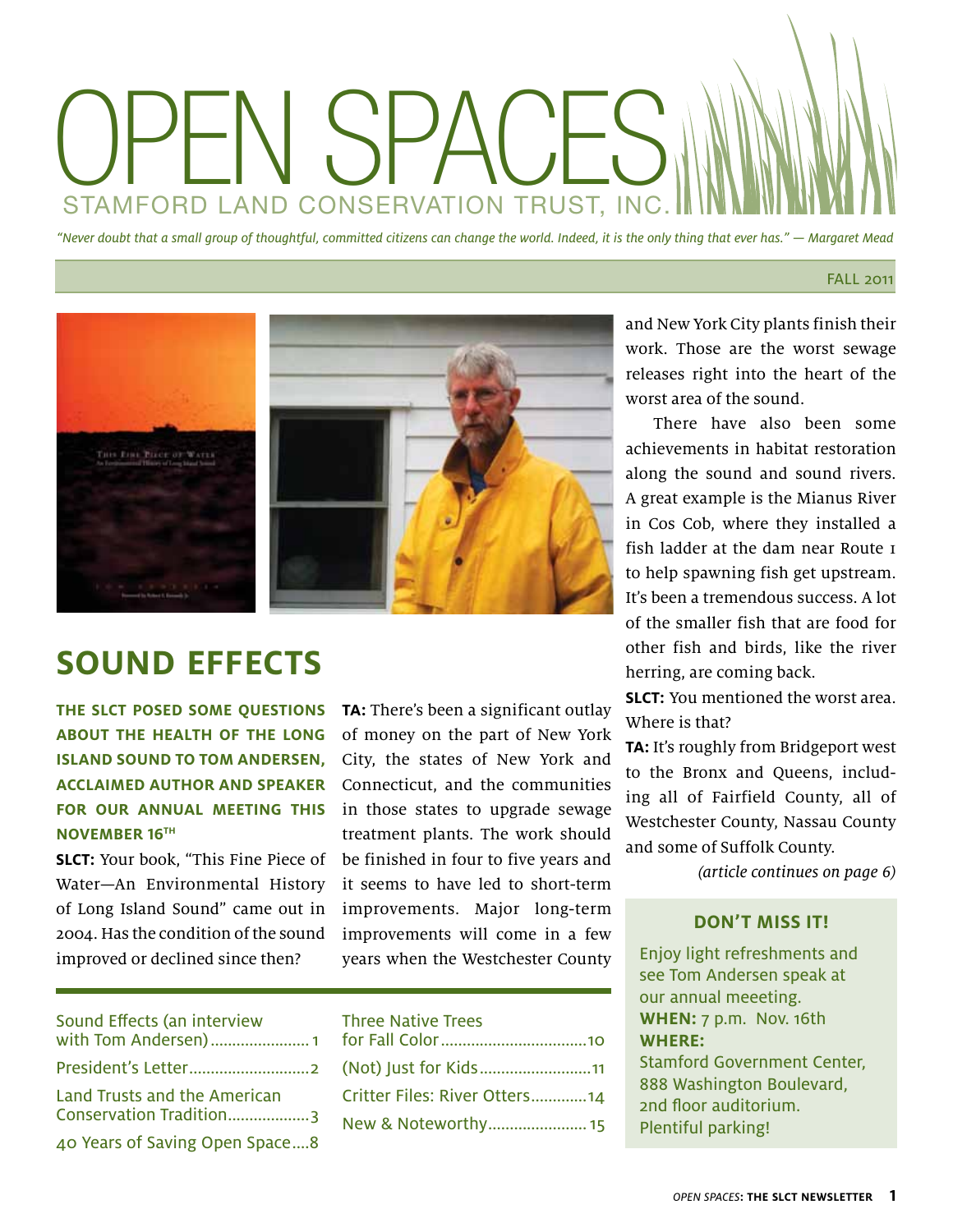

#### **board of directors**

#### **Officers**

**President** Richard Chiaramonte

**Vice President** Harry Day

**Treasurer**  Judy Liebeskind

**Secretary** Edward O'Hanlan, Esq.

#### **Chairperson Emerita**

Percy Lee Langstaff

#### **Directors**

Heather Bernatchez Dr. Joel Berns Adam Birnbaum Steven Danzer, Ph.D. Marina De Luca Katinka J. de Ruiter David Emerson Vivian Gluss Jan Goldfluss Steven D. Grushkin, Esq. Sophie Koffler Erin McKenna Robin Stein David Stuckey

#### **Trustees Council**

Robert C. Graham, Jr. Ralph A. Nichols, Esq. Richard W. Redniss June Rosenthal Arthur Selkowitz

#### **Friends**

Tara Gravel David Hoskins Pete Sofman

## **President's Letter**

— Richard Chiaramonte —



**The history of land conservation in America is over 150 years old.** From before those wise gentlemen sat around their campfire hard by Wyoming's Madison River and decided to save the land we know today as Yellowstone National Park, right down to the one acre parcel in your neighborhood that provides a little greenspace for you to enjoy, we have valued the preservation of open space.

But preservation is just the beginning. Once a precious parcel of woodland or meadow or wetland is saved, it has to be maintained. That's stewardship. When all the land that can be saved is saved, stewardship goes on. Our work, and the work of all Land Trusts and all protectors of open space, continues forever as stewards of the land we treasure.

Not all that long ago a few more smart folks got together (probably not around a campfire) and decided that the preservation and protection of open space would be better served if the various land trusts springing up around the country got together to form an organization for the good of all. It became the Land Trust Alliance and today represents over 1,700 member Land Trusts. A classic example of the economy of cooperation.

Look in this issue for the excellent story of the Land Trust movement in America. And while you're reading, check out the history of our own Stamford Land Conservation Trust. At 39 years old, we are among the first in the country. If there happened to be an AARP for Land Trusts, we'd be members!

Open space in land is not the only natural resource requiring stewardship. Our oceans also need attention and care. In this issue, take a look at the Q&A with our upcoming Annual Meeting speaker Tom Andersen. Tom's reputation as a great speaker precedes him and his book, "This Fine Piece of Water: An Environmental History of Long Island Sound," relates the tale of that special piece of water right at our front door. He'll tell us all about it at our gathering on Wednesday, November 16 at 7PM at the Stamford Government Center, 2nd floor meeting room. I can't wait.

Thanks as always for your support and see you at the annual meeting!

#### **THIS MEANS YOU!**

Like to have snacks and conversation? Who doesn't? Our annual party is always a fun event. Join us at 7 p.m., Wednesday, November 16th at the Stamford Government Center, 888 Washington Boulevard. Parking is free.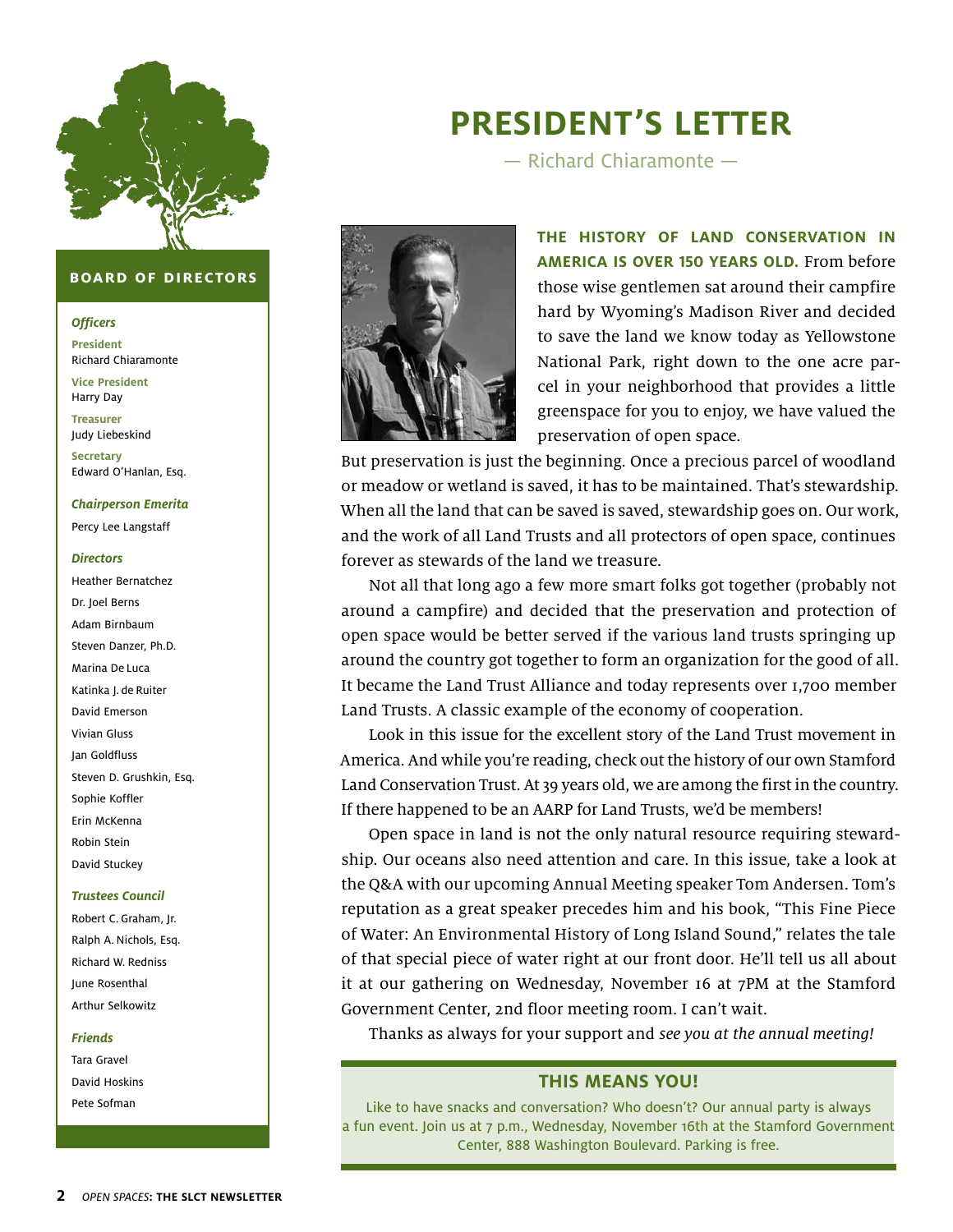## **Land Trusts and The American Conservation Tradition**

 $-$  Adapted from an article by James N. Levitt<sup>\*</sup>  $-$ 

**While land trusts in North America date back to the mid-1900s it has only been since the 1960s that they've gained a foothold as a local, grassroots movement.** Since then, they've been conserving natural areas, supporting local food production, protecting scenic views, and helping to ensure clean water and clean air. They are doing so in urban centers, suburban communities, rural settlements and wildlands, creating lasting benefits that improve the quality of life in America in myriad ways.

The movement has grown rapidly in recent decades. There are now almost 1,700 land trusts in the United States, four times the number nearly 30 years ago when, in 1982, land trusts created the Land Trust Alliance, a national organization that partners with land trusts to accelerate the pace, improve the quality and ensure the permanence of conservation. Local, state and national land trusts by 2005 together protected some 37 million acres of land, an area about the size of New England. And the land trust community has grown in political stature over time, as well.

Given its impact and growing prominence, it is appropriate to ask where the land trust movement fits into the general conservation movement in North America, a strong movement that stretches back to the earliest days of democratic goverprivate benefits. For example, when early Boston's "freemen," or male heads of households, voted in the course of their legendary democratic experiment to tax themselves to raise money to buy open space, they created a place that would provide the community with shared benefits initially military training grounds, and, in decades to come, a highly valued venue for an evening stroll.

#### **fast fact**

More than 5,000 acres of land are developed in the U.S. every day.

nance. Like several other key conservation innovations in American history, the land trust movement's evolution has been marked by complementary public and private benefits; vigorous public debate; the establishment of stable institutional homes and strong leadership; and finally, global impact.

Land conservation efforts in English-speaking North America have, since the 1634 establishment of the Boston Common, often yielded both complementary public and In addition, the Common's creators realized that each household would derive private benefit from the protected land, which offered pasturage for each household's cows, providing milk for young families and potential profit to farmers who could sell milk and cheese.

Thomas Jefferson set a similar precedent when in 1773 he purchased the Natural Bridge, a towering rock arch, which he regarded to be a "sublime" feature of the landscape. He brought both his fami-

1634 Boston Common established

1773 Thomas Jefferson buys Natural Bridge

1838 The Trustees of the Public

Garden appointed by voluntary Proprietors in Boston

1860 Mount Vernon Ladies Association preserves George Washington's historic estate

1860– 1873 New York's Central Park built under direction of Frederick Law Olmsted

## 1864

President Abraham Lincoln establishes Yosemite as a California State Park

▶

 $\star$  The original form of this article was published in the Fall 2007 edition of Saving Land magazine. Adapted with permission from the Land Trust Alliance.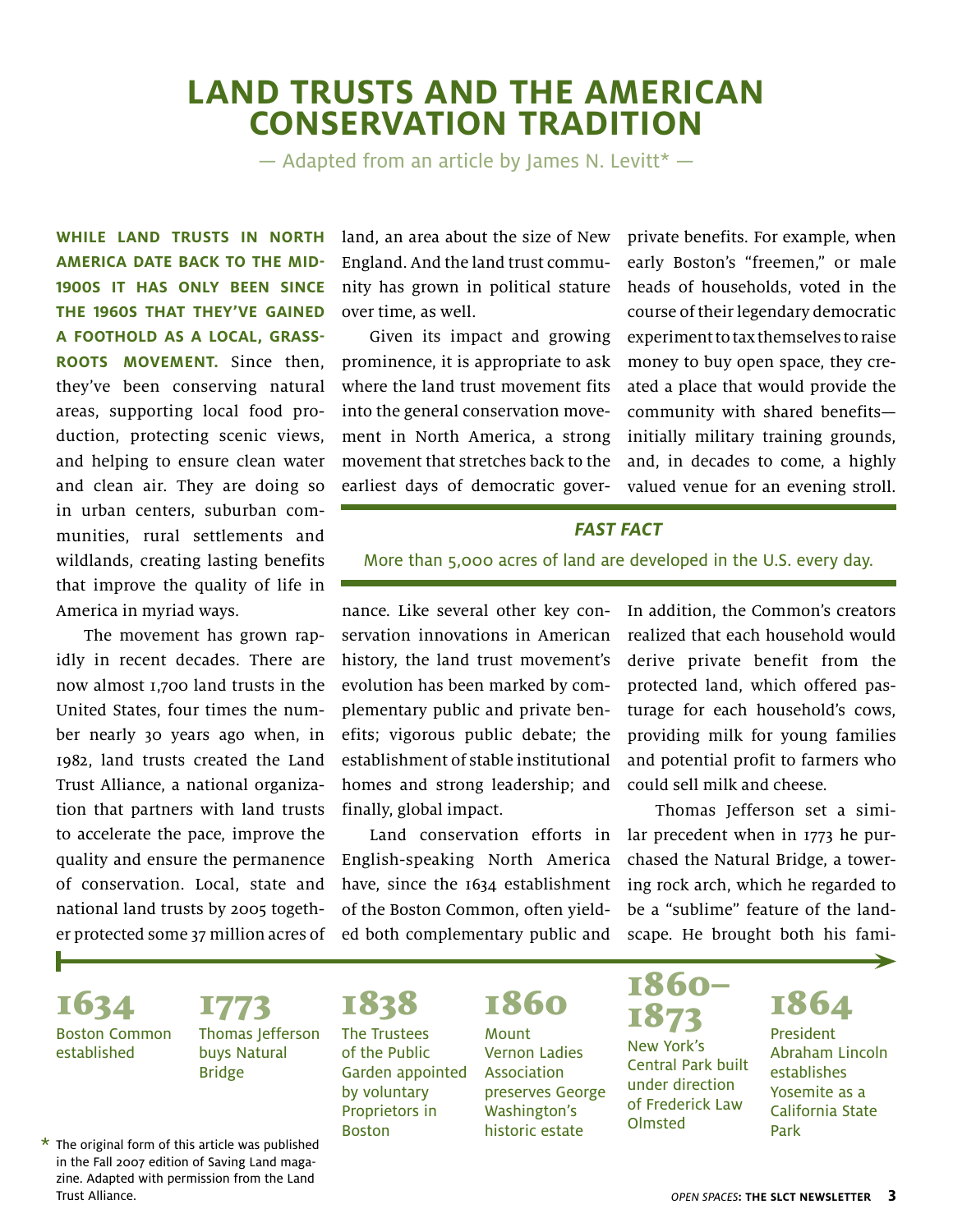ly and dignitaries to the site during his lifetime, impressing upon them the vast potential of untrammeled western lands. And, in 1815, when asked to sell the property, he declined, pointing out that he held it "in some degree as a public trust," never wanting to see it "injured, defaced or masked from public view." Jefferson enunciated a principle that would come to have great import for the land trust movement when he recognized that his private land could yield significant public benefits. Clearly, in the 21st century, every conservation easement that yields a private landowner a federal tax deduction through donation to a land trust must meet the test of providing significant public benefit.

The land conservation innovations that have endured in North America over the past four centuries were typically forged in the fire of vigorous public debate. The Boston Common and Public Garden, for example, have withstood centuries of long and loud argument over their purpose and necessity, surviving to this day vibrant and prized by the city's residents. During more than a decade of construction in the 1860s and 1870s, New York City's Central Park was the subject of a contentious

public contest for control between Andrew Haswell Green, president and treasurer of the Central Park Board of Commissioners, and park designer Frederick Law Olmsted. Central Park came out of that stormy period to become one of the best

#### **Definition: Land Trust**

A land trust is a nonprofit organization that, as all or part of its mission, actively works to conserve land by undertaking or assisting in land or conservation easement acquisition, or by its stewardship of such land or easements. (Source: landtrustalliance.org)

known and widely admired parks in the world. Likewise, the utility of federally protected lands has been the subject of extended debate in the U.S. Congress at several junctures, including a multi-year ideological battle that, in the end, resulted in the creation in Alaska in 1980 of what was at that time the world's largest system of national parks, forests and wildlife refuges.

In similar fashion, the staying power of land trusts was forcefully tested in the last decade with the congressional debate over the appropriate use of conservation tax

benefits. As noted in the President's letter of the Land Trust Alliance's 2005 Annual Report, "remarkably, land trusts emerged from this stronger than ever." By supporting workable reforms, advancing strong standards and developing a new accreditation program, the Alliance went a considerable distance, "to ensure public trust in land conservation for generations to come."

Several of the most powerful conservation ideas in American history have required stable institutional homes and distinctive public leadership to facilitate sustained growth. More than a decade after the creation of the first forest reserves by President Benjamin Harrison in 1891, Gifford Pinchot helped to create and became the first chief of the U.S. Forest Service (USFS). Using the bully pulpits of the Forest Service headquarters and the White House, Pinchot and his successor Henry Graves were able to vastly expand protected forestlands in the West and positioned the Service for large forestland acquisitions in the East.

The National Park Service (NPS), created in 1916—more than 40 years after the establishment of the nation's first National Park at Yellowstone—played a similar role

1872 President Ulysses S. Grant establishes Yellowstone as the world's first National Park

## 1891

President Benjamin Harrison establishes the United States' first Timberland Reserve, which becomes Shoshone National Forest in northwest Wyoming. Charles Eliot spearheads in Boston the creation of The Trustees of Public Reservations, the world's first private, tax-exempt, regional land trust

1903 President Theodore Roosevelt establishes Pelican Island federal bird reservation

1905 U.S. Forest Service established, Gifford Pinchot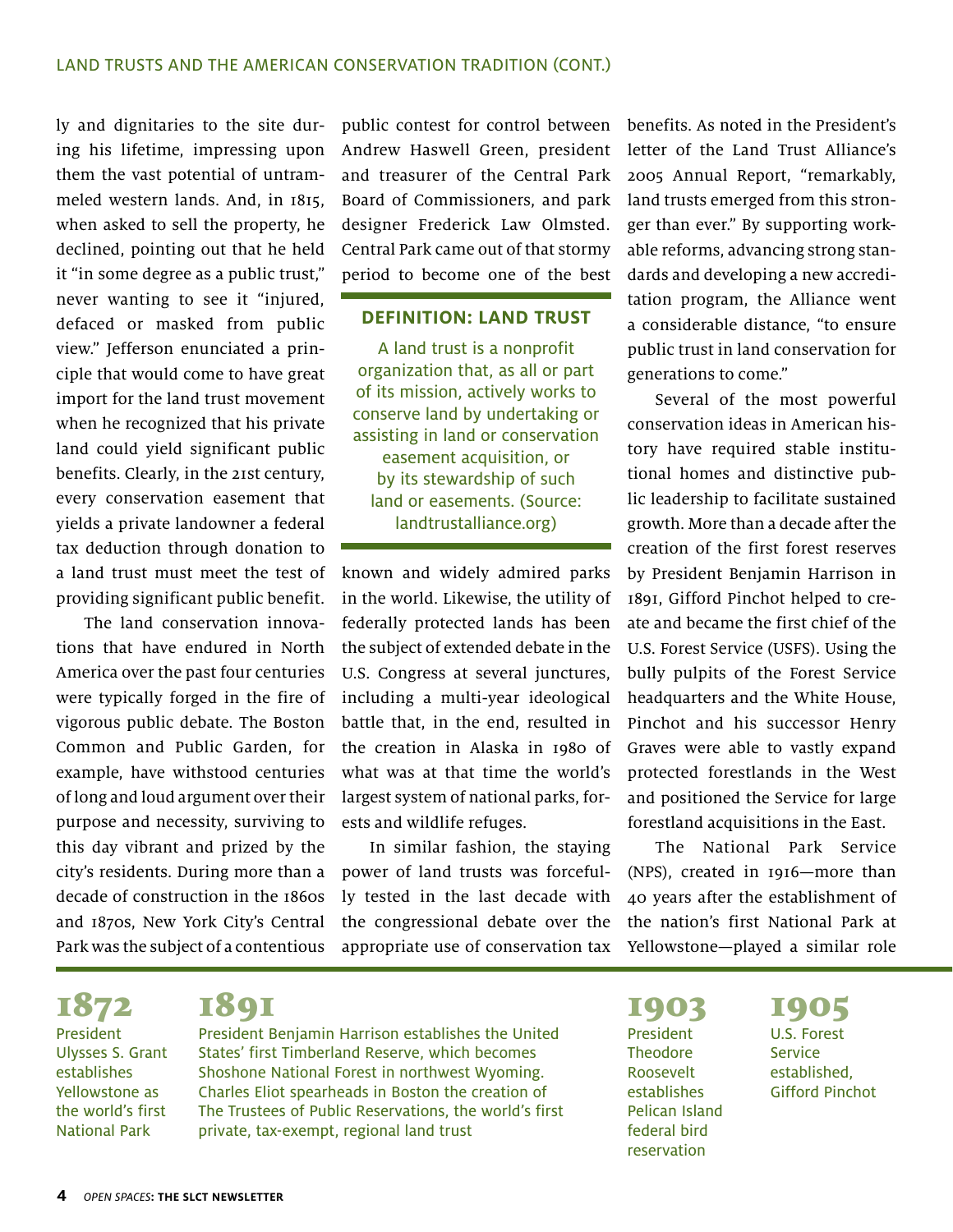under its first two directors, Stephen Mather and Horace Albright, in working for the rapid growth of the National Park System.

Despite its comparatively late start more than 90 years after the 1891 creation of the world's first land trust, the Land Trust Alliance has been able to build a respected institutional presence in Washington. Relying on a voluntary network, it has, like the NPS and the USFS, benefited from the vision and persuasive skills of two of its long-term leaders, Jean Hocker and Rand Wentworth. Propelled by years of annual Land Trust Alliance Rallies and a powerful network of passionate advocates, the Land Trust Alliance is today widely recognized as a potent catalyst for the growth of the land trust idea throughout the nation.

In addition, several key American conservation innovations have jumped across national borders and spread around the globe, most notably the idea of the national park. When President Ulysses S. Grant signed it into existence in 1872, Yellowstone, at about one million acres, was the first and only national park. By the year 2000, there were about one billion acres of national parks worldwide, including in virtually every country recognized by the United Nations.

As the leader of today's national movement, the Land Trust Alliance has a wonderful opportunity to continue to spread the word about land trusts, as well as their best practices, internationally. Given the continuing pressure on our global natural heritage, exacerbated by the reality of climate change, continued national and international networking by the Alliance in the coming quarter century is likely to have an ever-greater impact on the global conservation community.

JAMES N. LEVITT is director of the Program on Conservation Innovation at the Harvard Forest and a research associate at the Ash Institute for Democratic Governance and Innovation at Harvard's Kennedy School of Government. He is editor of From Walden to Wall Street: Frontiers of Conservation Finance, published in 2005 by Island Press and the Lincoln Institute of Land Policy.

For more on the Land Trust Alliance, which publishes a magazine for members, Saving Land, visit www.landtrustalliance.org



#### 1964 President Lyndon Johnson creates National Wilderness Preservation System



Land Trust Alliance founded (originally called Land Trust Exchange) following Kingsbury Browne's Lincoln Institute conference in Cambridge, **Massachusetts** 

### 2011

The national park and land trust ideas, as well as several other American conservation innovations, continue to spread around the world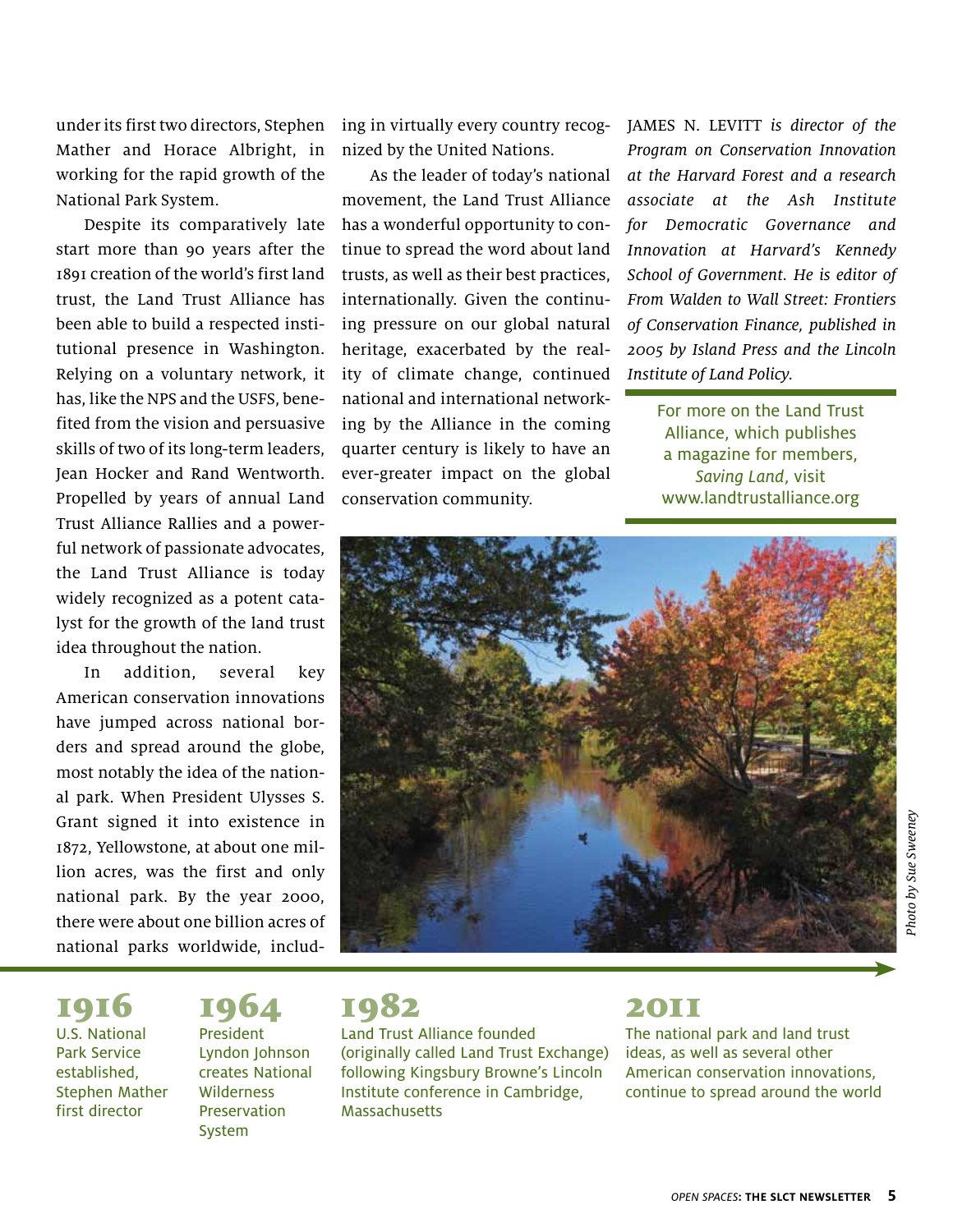

**SLCT:** Is the sewage upgrade improving oxygen levels there, which were a concern when you wrote your book?

**TA:** It is. Improving oxygen levels helps restore that part of the sound as a viable fish and wildlife habitat in the summer. With no oxygen, fish and marine life can't live there. The nitrogen removal is leading to gradual improvement.

**SLCT:** What are some signs of improvement? There were in the sound recently—any relationship? **TA:** It's hard to tell, but looking at it in the best light, there probably is. Dolphins only come into the sound if there's ample fish. So all these

things we were just talking about the habitat improvement of the rivers and marshes, improvement in the concentrations of dissolved oxygen—may be leading to more kinds of fish that dolphins like. It's a positive sign.

Another positive sign is that about 30 years ago there were five active osprey nests on the entire sound. Ospreys were almost wiped out because of DDT. So we stopped using DDT and we started building nesting platforms and improving the quality of the water, so there are more fish. Now there are more than 500 active nests on the sound. Ospreys are a good indicator species. They're high on the food chain and they don't come back unless the habitat is good.

**SLCT:** You've written a lot about Broadwater [a proposed floating natural gas terminal on the sound]. Is that over?

**TA:** Yes. Broadwater still has the right to appeal, but there's no indication they're going to do that. Even if they did appeal, it's hard to imagine they'd get the approval.

**SLCT:** On the face of it, it just sounded like an awful idea, a half-mile long floating plant.

**TA:** It's one of those things where you say, what the heck were they thinking, that they could do that and people would accept it? Luckily almost everybody was critical of it.

**SLCT:** Are there any other big issues right now that are a concern?

**TA:** Actually there's a good movement going on now. Soundkeeper Terry Backer in Norwalk has been working for years to change the cooling systems at the power plants on the sound. Now they draw in water from the sound, almost a billion gallons a day. Anything else that's drawn in gets killed. It's either caught in filtering screens or essentially cooked and discharged back into sound. Soundkeeper is working to get them to use a closed system where the same water is circulated.

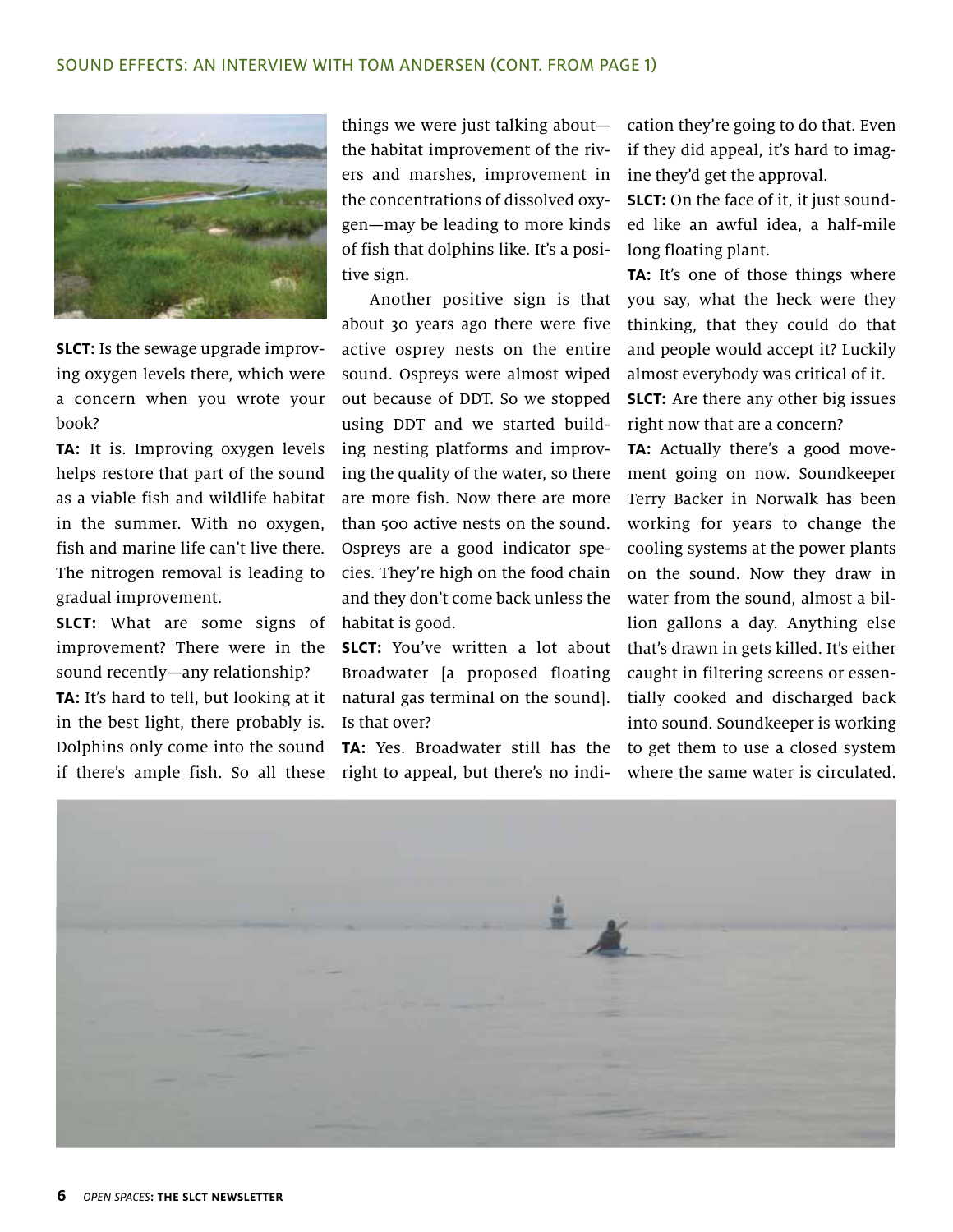#### **You're invited!**

Join the fun at the Stamford Land Conservation Trust Annual Meeting, Wednesday, 7 p.m., November 16th at the Stamford Government Center at 888 Washington Boulevard in the 2nd floor meeting room. Author Tom Andersen (see his Q&A this page) will speak about the environmental history of the Long Island Sound and efforts to restore vital habitats. And did we mention the free refreshments and plentiful parking?

One of the plants in Port Jefferson, after [Backer] brought legal action, came to an agreement to reduce fish mortality by 85 to 90 percent. There are plants in Norwalk, Bridgeport, the New Haven Sound, and Northport, Long Island. It's a big issue. You're killing millions of fish every day. If that were to stop it would have a great effect on fish life and the balance in the sound.

**SLCT:** What can the individual citizen do to help the health of the sound?

**TA:** One of the most import things is to support non-profit organizations working on sound issues. Some good ones are Save the Sound, Soundkeeper, Soundwaters, and the Long Island-based Citizens Campaign for the Environment. One of the most important things communities and individuals can do is work to preserve land as much as possible. Development inevitably leads to pollution, and the only sure

way to prevent it is to preserve land permanently. Another thing you can do is to make sure elected officials know that the sound is a priority. All the sewage improvements take tax money. If we want a clean and vital sound, we have to pay. An EPA study showed that the sound contributes \$9 billion to the economies of New York and Connecticut, but only if it continues to be clean.

**SLCT:** What will you talk about on November 16th at our annual meeting?

**TA:** I have interesting stories about the first European voyage of discovery on the sound, about the rise of the industrial era and the oyster industry in the 1800s, especially in Connecticut, which caused some serious problems. Then I'll talk about what's been done for the last 10 to 15 years and the prospects for improvement over the next decade. My title is "What is Long Island Sound for?" and I try to show how for centuries the Long Island Sound has been exploited for economic gain, to the detriment of the sound. Over the last two centuries it's been a place to dump our waste for free. Long Island Sound was, 10 to 15 years ago, in desperate shape. It's only now starting to look up because we've changed out attitude about what the sound is for.

#### **SLCT:** So there's hope?

**TA:** I think there is. I go back and forth. Right now, I'm relatively optimistic.

**City news:** In 2010 8.2 tons of clothing went into Stamford Goodwill/Big Brother containers, plus 1.45 tons of fluorescent bulbs and batteries, and 6.53 tons of car batteries were recycled, saving taxpayers \$17,500 in waste removal costs.

#### **Definition: Conservation Easement**

The most traditional tool for conserving private land, a conservation easement or conservation restriction is a legal agreement between a landowner and a land trust or government agency that permanently limits uses of the land in order to protect its conservation values. It allows landowners to continue to own and use their land, and they can also sell it or pass it on to heirs. Conservation easements offer great flexibility. An easement on property containing rare wildlife habitat might prohibit any development, for example, while an easement on a farm might allow continued farming and the addition of agricultural structures. An easement may apply to all or a portion of the property, and need not require public access. (Source: landtrustalliance.org)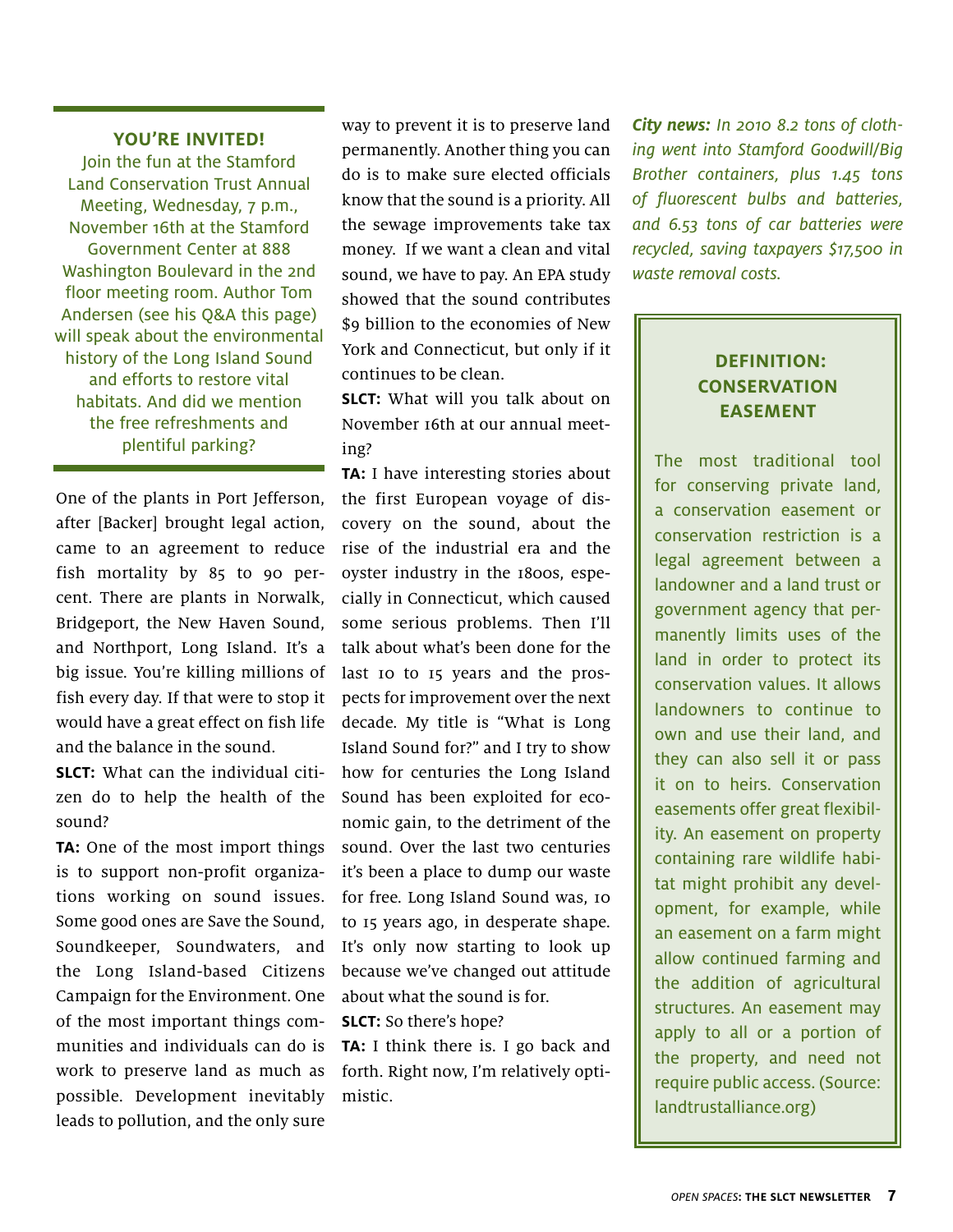## **40 Years of Saving Open Space**

**Stamford Land Conservation Trust History** 

**—** Tara Gravel —



**How do you go from nothing from an idea—to more than 400 solid acres banked for pos-TERITY?** More than 400 acres forever wild, giving back to Stamford residents in cleaner air, cleaner water, open space and biodiversity? First, you start with the notion that open space is worth preserving on a local level—a novelty when the Stamford Land Conservation Trust was founded in 1972.

Despite the existence of national parks and organizations dedicated to preservation, such as the Nature Conservancy, there were few local trusts when Booth Hemingway, a member of the city's Board of Representatives, got this one started in Stamford.

An activist at heart, Hemingway resigned from the Board and teamed up with conservationminded friends including Richard

Calhoun, the owner of a large estate on Davenport Ridge Road, and Roberts Fish, a founding member of the Conservation Commission of Stamford. The Conservation Commission eventually became the city's Environmental Protection Board, and that was the impetus behind the creation of the Land Trust. Hemingway donated the initial one-acre parcel of land, which is now part of the Land Trust's 14.3– acre Rock Spring Gorge preserve.

In its early decades, the trust fought for recognition. Current board chairperson emerita and former president Percy Lee Langstaff remembers attending every government meeting in town, "Just so they would know we existed. We'd tell them our purpose was saving open space and that the community doesn't have that much open space."

Judy Liebeskind, another long-

#### **bet you didn't know…**

The original land trusts had lessthan-noble origins. Around since Roman times, land trusts were used in England during the reign of King Henry VIII to hide land ownership so that the true owner could avoid military duty. In 19th century Chicago, politicians used them to cover-up their ownership of land slated for skyscraper development.

time board member and current treasurer concurs, "When we started we were like the old lady in the tennis shoes; we didn't get much respect. It was not a very popular concept, saving land or even protecting wildlife. Even the [Stamford] Board of Reps said, 'What are you doing taking property off the tax rolls?' "

Because there really was no precedent for such an organization, one of the biggest hurdles was obtain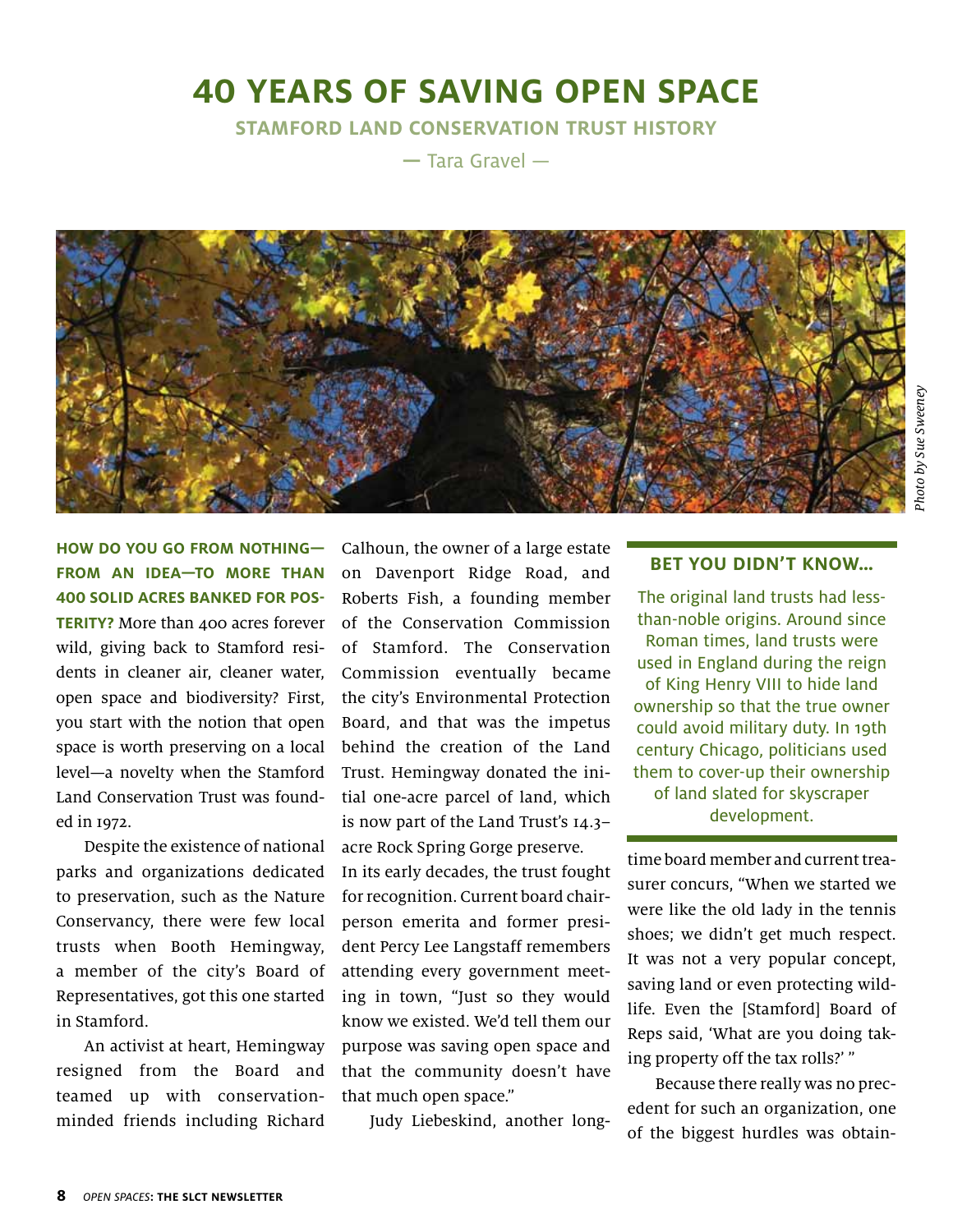ing non-profit or 501 (c) (3) status. When it was granted in 1972, a Board of Trustees became necessary. Hemingway knew women had to be a part, so he asked Langstaff and two other women active in the community, Joan Jobson and Katrina Mygatt, to join.

When Hemingway moved to Maine in the early 1980s, Robert Redniss, an environmental planner and community activist, took over as president and gave the board a regular meeting place in his office at 22 First Street. Later his son Rick became instrumental in helping the trust acquire land; he knew Stamford well, which properties were up for sale or development, which had parcels, such as wetlands, that, if donated to the trust, would benefit the landowner in lower taxes.

#### **a gift to the future**

The donation of land for conservation purposes is one of the best legacies you can leave to future generations. And there are many different ways to donate, including something called a Remainder Interest, where you continue to live on and use the property. For the details on the different types of land donations, see our web site, stamfordland.org

The early board members worked hard to grow the organization parcel by parcel. By the mid-80s, "we had 35 acres, a tiny board [5 members], and no money, but a firm belief in trying to save the land and keep it open in this community," says Langstaff.

Langstaff began her 24-year tenure in 1985 after retiring as President of the League of Women Voters of Connecticut. Langstaff helped the trust continue its mission to acquire, by gift or easement, as much open space as possible. She also worked hard to create a diverse board; today there are 19 members ranging from community activists to scientists and attorneys. In Langstaff's time, the board worked with other local groups to save the 85-acre Blake-Colman property, now overseen by the state, as well as the 90-acre Treetops, the fabled estate of torch singer Libby Holman. With the help of many donations of all sizes in the 2000s, including by the Nature Conservancy and the Altschul family, the land trust grew to more than 400 acres.

"Just like Stamford used to be sleepy town and now it's jumping, our organization reflects that," says Liebeskind. "The cause is popular and we get plenty of support from the community."

Richard Chiaramonte, an avowed environmentalist ("tree hugger and proud of it," he says) now heads the organization, which, in the face of increased development, works harder than ever to preserve Stamford's open spaces.

"Those who came before me did an amazing and difficult job getting the idea of the preservation of open space into the mainstream of Stamford thinking," Chiaramonte says. "My job is simply to continue and advance that legacy."

#### **please join us! our annual party is here!**

We're not just serving refreshments at our annual meeting, we're also serving up a wonderful discussion by author Tom Andersen, an expert on the environmental history of the Long Island Sound from pre-Colonial days to the present. Not only is the Sound a beautiful source of recreation and home to many species of marine wildlife and birds, it provides \$9 billion in industry for the region. Author of This Fine Piece of Water—An Environmental History of Long Island Sound, Andersen will cover the ways humans have impacted the Sound over the past two centuries, from the 18th century oyster industry and industrialization, to modern day power plants, sewage treatment plants, and—most important, because there's plenty of hope for the future—efforts to restore vital habitats and wildlife.

#### **When:**

Wednesday, November 16th at 7 p.m.

#### **Where:**

Stamford Government Center, 888 Washington Boulevard, main 2nd floor meeting room. Plenty of parking available!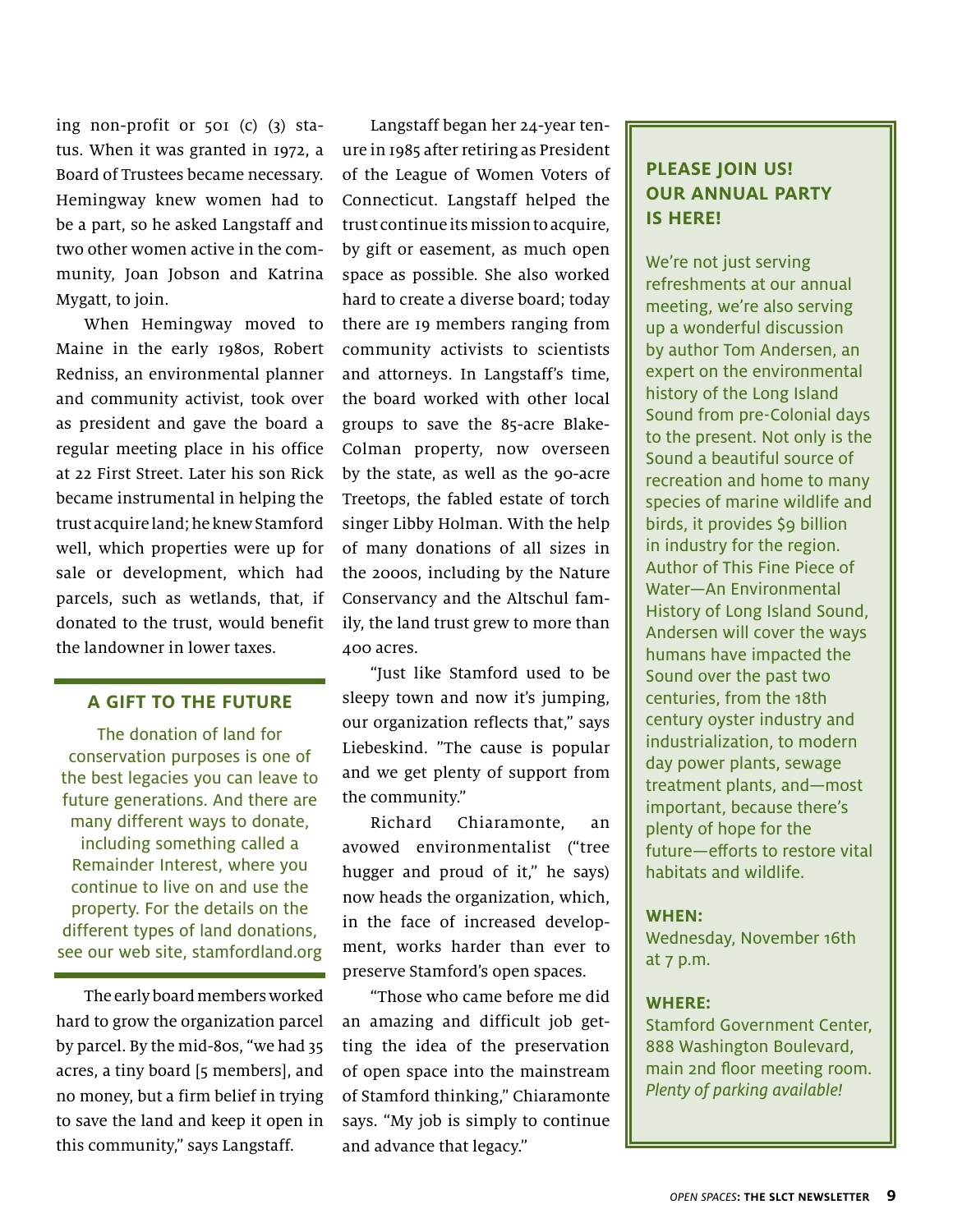## **flora files three native trees for fall color**

**—** Sue Sweeney —

**When New Englanders think of autumn color, we first think of our glorious sugar maples;** then our fiery swamp maples; buttery hickories, ashes and birches; dignified oaks; and coppery beeches, all set off by the deep green of our white pines. Some think of the sweet gums with their brilliant color and star-shaped leaves or the American basswood (linden) with its tall, straight shape and sunny yellow fall color. Here are three more native trees with great fall color that do not get enough attention.

The tupelo, a stunning, tall, native tree, goes by many names black tupelo, black gum, sour gum, and pepperidge. The range of names indicates the tree's wide regional spread. The Latin is Nyssa sylvatica, roughly translating into woodland water nymph. "Tupelo" itself is said to mean "swamp tree" in a Native American dialect.

This dogwood relative is a great, versatile specimen shade tree for the street or yard. It can also survive in wetlands, though, the subspecies known as swamp tupelo does best there. Wherever you put it, give it mostly sun and get a fairly young tree as the older ones don't transplant well.

Tall and straight with branches at right angles, tupelo has an attractive shape all year, giving it major ornamental value. Its glossy, leathery green foliage in summer is followed by brilliant early fall color (bright red with hints of yellow, orange and purple).



Tupelo fall foliage. Photo by Sue Sweeney

The late spring flowers might seem unremarkable to us, but not to our native bee pollinators; tupelo is a major honey tree. Likewise, the dark-colored early fall berries on the female trees attract a wide range of songbirds. And tupelo leaves feed the caterpillars of several spectacular moths and butterflies including the Luna moth, Cecropia moth, and giant swallowtail butterfly.

In the medium-sized urban tree category, I'd add the hop hornbeam (Ostrya virginiana), which grows 25 to 40 feet and turns a nice yellowbrown or orange in the fall. It is a tough, shade-tolerant tree that can take urban street pollution and abuse—one has thrived for years on Bedford Street across from the Avon Theater. Hop hornbeam, a birch relative, has attractive catkins in spring and, in the fall, nutlets in decorative clusters. The nutlets provide winter wildlife food.

Lastly, the American hornbeam or ironwood (Carpinus caroliniana) is a petite, graceful understory tree that gets about 20 to 30 feet tall and has yellow to copper fall foliage. It's known for its smooth gray, sinewy trunk. Like its cousin the hop hornbeam, it has catkins in spring and nutlets in fall that are good wildlife food. In addition, the leaves serve as a host plant for caterpillars of several butterflies, including tiger swallowtails.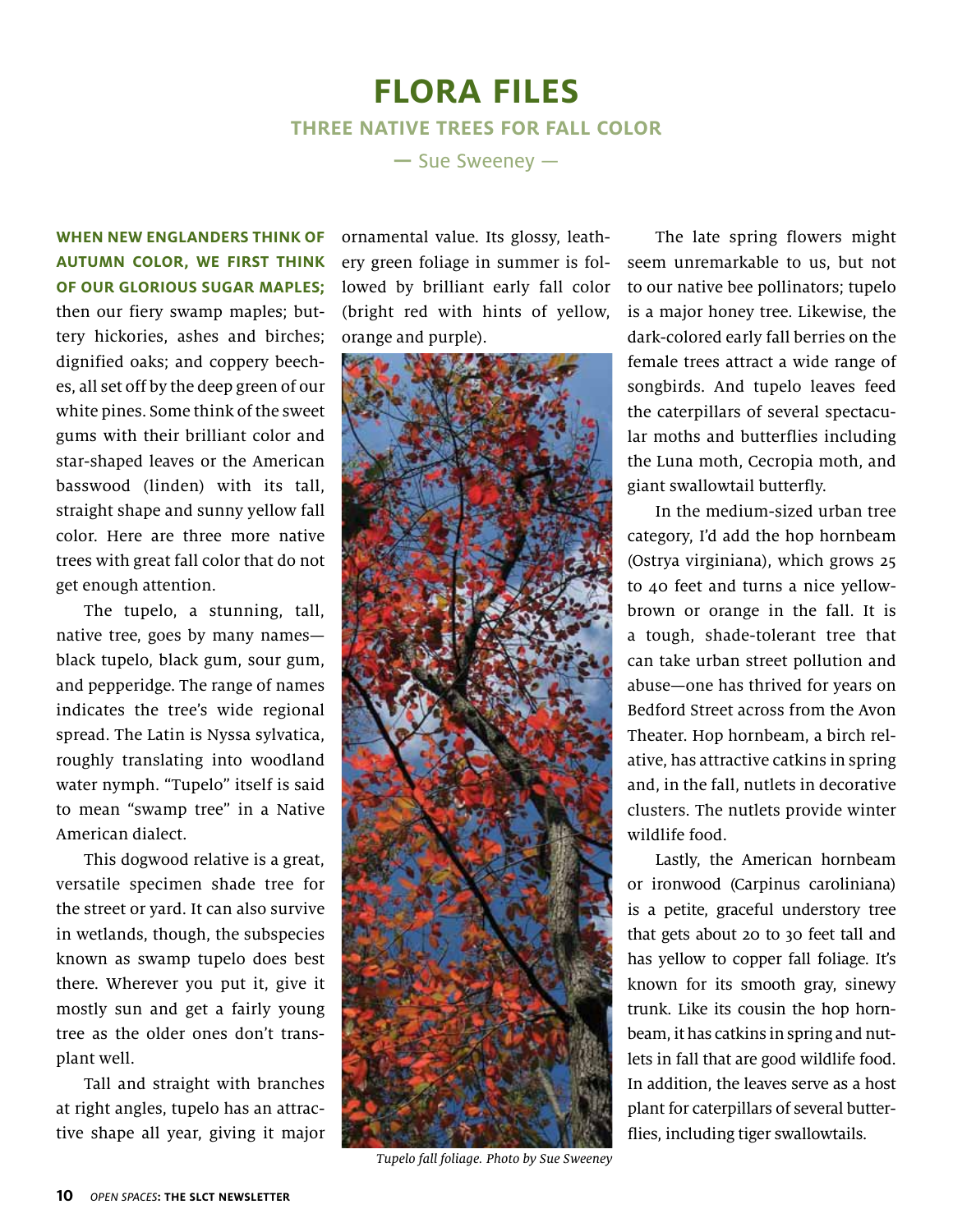## **leaf detective**

#### **learning your trees is elementary!**

Bring your SLCT newsletter on a hike with you and see how many of these leaves you can find, then color in the leaves and veins below!



From Sheri Amsel, "Tree Activities." Leaf Shapes - Deciduous Tree Identification. Exploring Nature Educational Resource. © 2005 - 2011. October 18, 2011. http://exploringnature.org/db/detail.php?dbID=26&detID=2297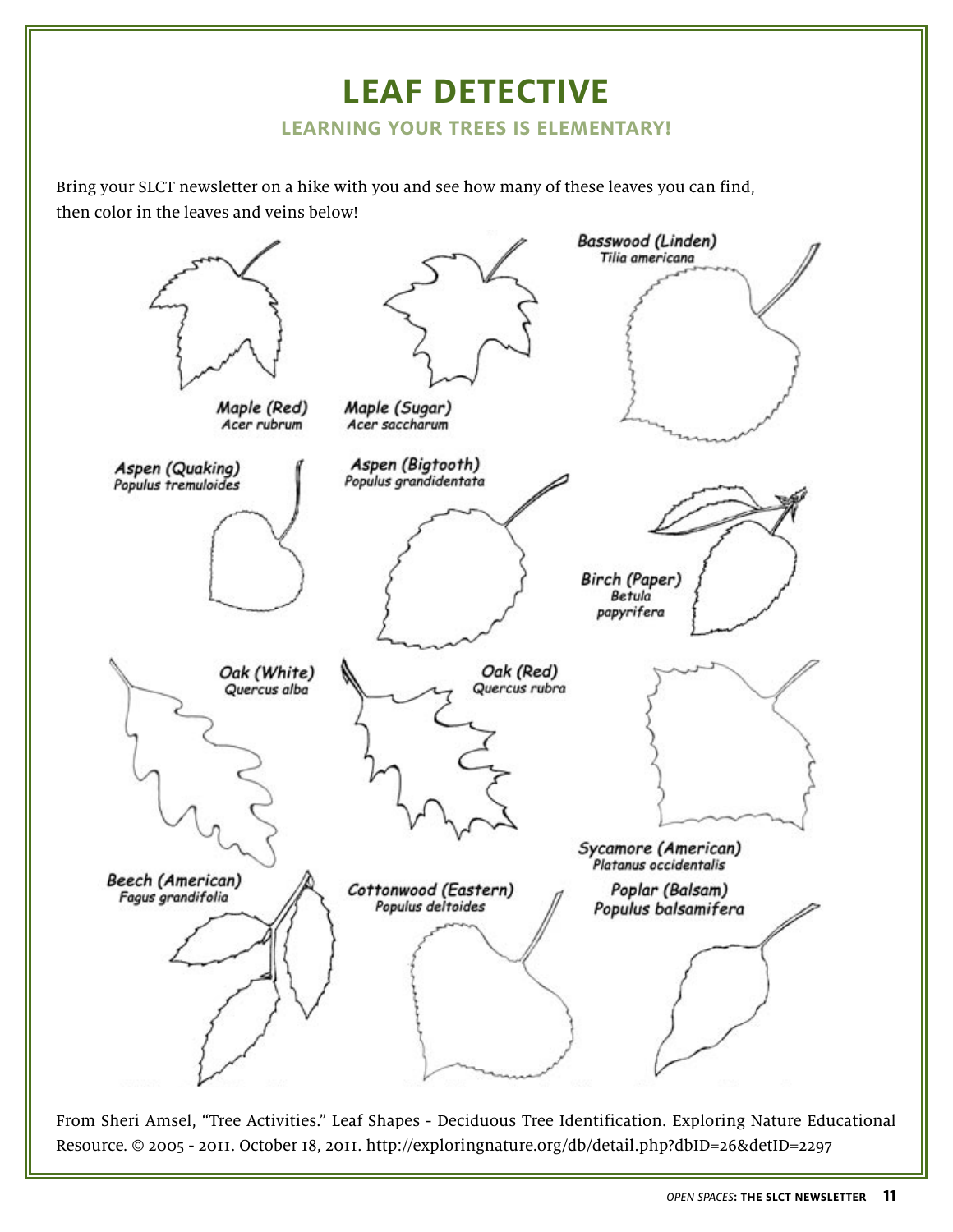N R N G A Y J V T Y F X B Y R T S E R O F E L B A N I A T S U S C F B I O T O S C H N T N N U N L N X N H H O M X C O N S E R V E D J O J I R L I G I N Q I D O E R T E X V Q S E I R E H S I F E P P R Z P M Q L D O B T X T U U I O Z M M U I W R F L R N E C I F E N B E F A Y M M T A F V C A T A S I Q N E E R R A L B M O B O W T W N S S E I B Y U V K H D T E E V S V G S V A O S M E Y X X R N F K A Q I B M C W P T N U G N B T P R I R O R O I N T S A E H I K S M W T Y O S G Y R H S I I C E O Q R N M P T E M E M T N I Z E N V E T Y E K K P T R S U N B S T D A N E S O E L O L S E S I I W O D H R S N R K Y S K S V V O K A R Y D C P C B R S M A P N N K E O O R N V T H E O D O R E R O O S E V E L T R R Z M R E I N T U R O E R A N A S W V M V I P E E F D Q E V E V K M E O T I O C E A O E L P C H P T E G E B E H Q I N B N B F R A B I D X S F N H O D L T P R D A C E I H E H F E G R W P W C A C K L V Z D W H W I X S E F B E N G I I T O R N Z K L U A R R V O I T F X A X X O J G O T Y O D N G Y Y U R V N I E U A I Z K N J M X D O U K Z R D D I Z N S O P P N R R T W B L M N R O F T K A S A O A D N K R D L U T L B W O X R S S O S P Y K U O O A E P N U A F T M I I Y A D A N B T X Z X I D H G F E I R G Q D V L T V S T M O D N E E G G K L Z L A C A R C L C M Z A G P H V W O E A I Y M B M L T J W W F D P O E R R H P N T C V I H S N G J I I K M G O V A I J P L I B N A I M Z X X U E C B H O E H L I Z I O W T X E Q N O F I A X W C H U M R L C R Z J W S M O N Y L Y T W N Z N I W N Z S E V K P D Z Y W Z N B D D E V I D W O H S K U L F D J P A A J T A Z E L U X V I T Q H L R F S L L F X M K U E L Y C M O W U H T T G I F F O R D P I N C H O T Z J H I H Y R N E R M V Z I Q Q E G R I U M A A T H Q B F J M U J O X S R I W O P O Q V C J A N T L U G O R O R B B M D X G E N M G B S V R U D P Q O Y F A S E L B L M E W A W I N A Q H A B I T A T X W S I M Q E E V L P Y T W K S E J E W T B B O U B L K T S B W Z E J J N X P P L K A I E T I C H A R L E S E L I O T M M W N O I T A T S E R O F E D W J T U P O U T P M N Q X Y L J Q H U N G O S T S U R T D N A L Q T K S I J K N F E M V U A P V F Z G E G U H I N V U H I O G H J P Q W Z Z C Z K O V C Q O Z G I G C V I O N Q V O L D X X Z C R K M N T N E H A I P D L E I Y E L B A N I A T S U S B J I E C R I I W L Y Z N R X L L R B M R Z G B X U P U Q H E U K T Y S O W R B D I U U O E Y K Q J K I K T H A Z S O R P P Y P V C X O K A P P L S P S R B Q R A P N Q K U Z B W S U H M A Q S R Q P R K O N F C W V

**WORD SEARCH** ACQUISITION ACRES BIODIVERSITY BUILT ENVIRONMENT CHARLESELIOT COMMUNITY CONSERVATION MOVEMENT CONSERVED

**HISTORY OF THE LAND TRUST**

DEFORESTATION DONATIONS EASEMENT ENVIRONMENTAL FISHERIES FUTURE GENERATIONS GEORGE PERKINS MARSH GIFFORD PINCHOT HABITAT HENRY DAVID THOREAU

JOHN MUIR LANDOWNERS LANDTRUSTS MISSION NATURAL RESOURCE NATURAL WONDERS NATURE CONSERVATION NONPROFIT ORGANIZATION OVERPOPULATION **PERPETUITY** POLITICAL

PRESERVATION RICHARD NIXON SOCIAL MOVEMENT SOIL CONSERVATION STEWARDSHIP SUSTAINABLE FORESTRY SUSTAINABLE YIELD THEODORE ROOSEVELT VOLUNTEERS WATER WILDLIFE MANAGEMENT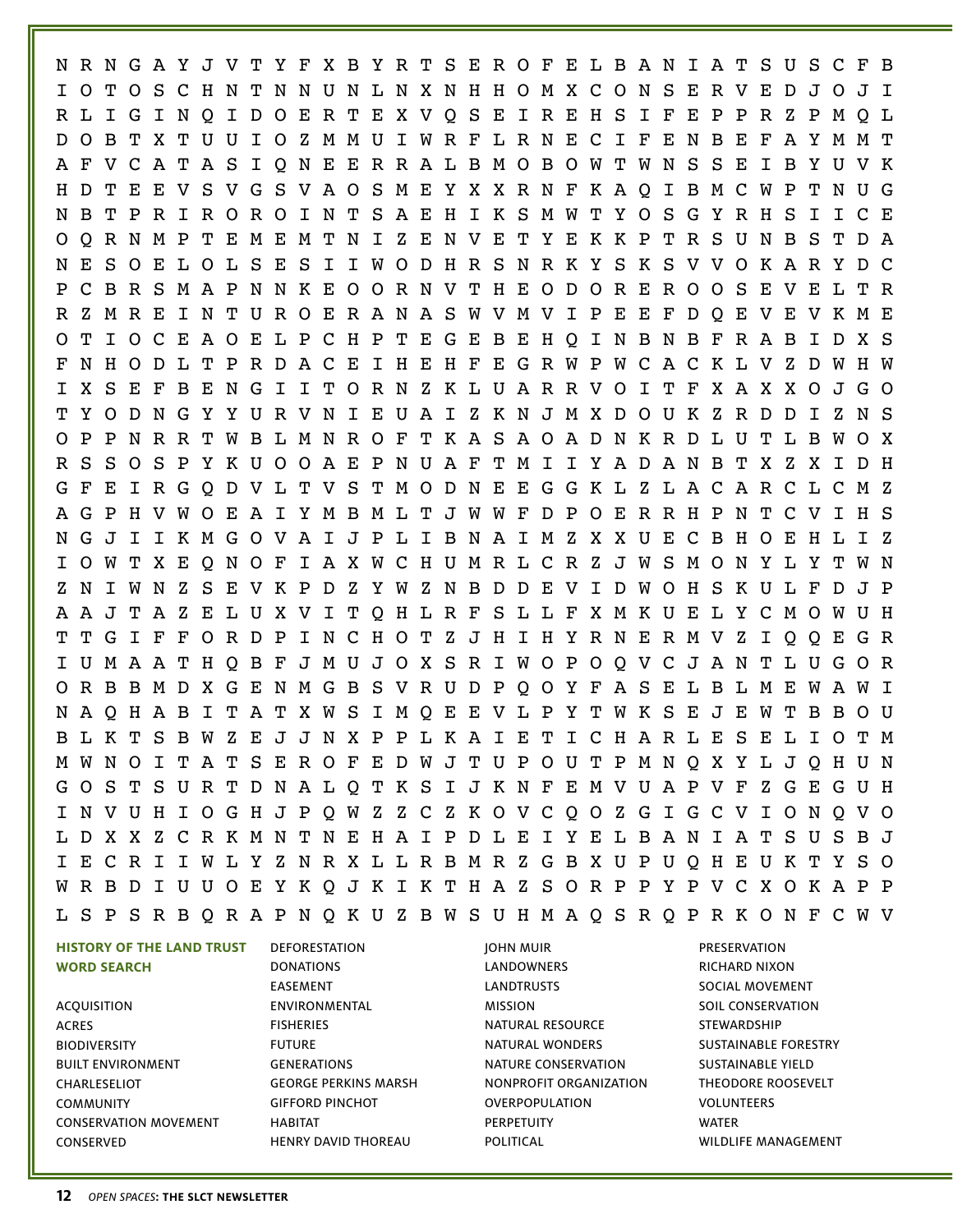## **make yummy apple cider cupcakes! \***

**beware: they're so good you might not want to sharE!** 



#### **Ingredients**

**1/2 cup unsalted butter**  (leave out to soften until it is at cool room temperature) **1 2/3 cup all-purpose flour 2 teaspoons baking powder 1 teaspoon cinnamon 1/2 teaspoon table salt 1 cup apple cider 2/3 cup sugar 2 eggs**

Start by either greasing a 12-cup muffin tin or use muffin-cup liners. Preheat the oven to 350° F.

Measure 1 2/3 cup all-purpose flour in a medium bowl. Add 2 teaspoons of baking powder, I teaspoon of cinnamon and 1/2 teaspoon of table salt.

Whisk to combine the dry ingredients and set aside.

Measure 1 cup of apple cider and set aside.

Place the 1/2 cup of softened butter into the bowl of an electric mixer.

Add 2/3 cup sugar.

**\***from jamielyn@iheartnaptime "Apple Cider Cupcakes" © October 18, 2011 http://www.iheartnaptime.net/2011/10/apple-desserts/

Cream together the butter and sugar until fluffy. With the mixer running, add 2 eggs (one at a time). Reduce the mixer speed to low and add in about  $I/3$ of the reserved flour mixture, and then add 1/2 of the apple cider. Repeat these two steps, mixing in the remaining flour mixture and cider, ending with the flour.

Fill the prepared cupcake tin with the batter.

Bake the cupcakes at 350° F for about 20 minutes, until a toothpick inserted in the center of a cupcake comes out clean.

Use a paring knife or skewer to remove the warm cupcakes from the tin and cool completely on a rack.

#### **Cider Cream Cheese Frosting**

(Adapted from Epicurious.com)

#### **Ingredients**

**1 cup apple cider 4 oz cream cheese, softened but still cool 1 to 2 cups powdered sugar A pinch of salt**

Put the apple cider in a small pan and bring to a boil over high heat. Continue to boil until the cider is reduced to about 2 tablespoons (it will be slightly syrupy). Set aside to cool completely.

With an electric mixer, beat together cooled reduced cider, cream cheese, salt, and 1 cup of the powdered sugar. Add enough additional powdered sugar for desired frosting texture.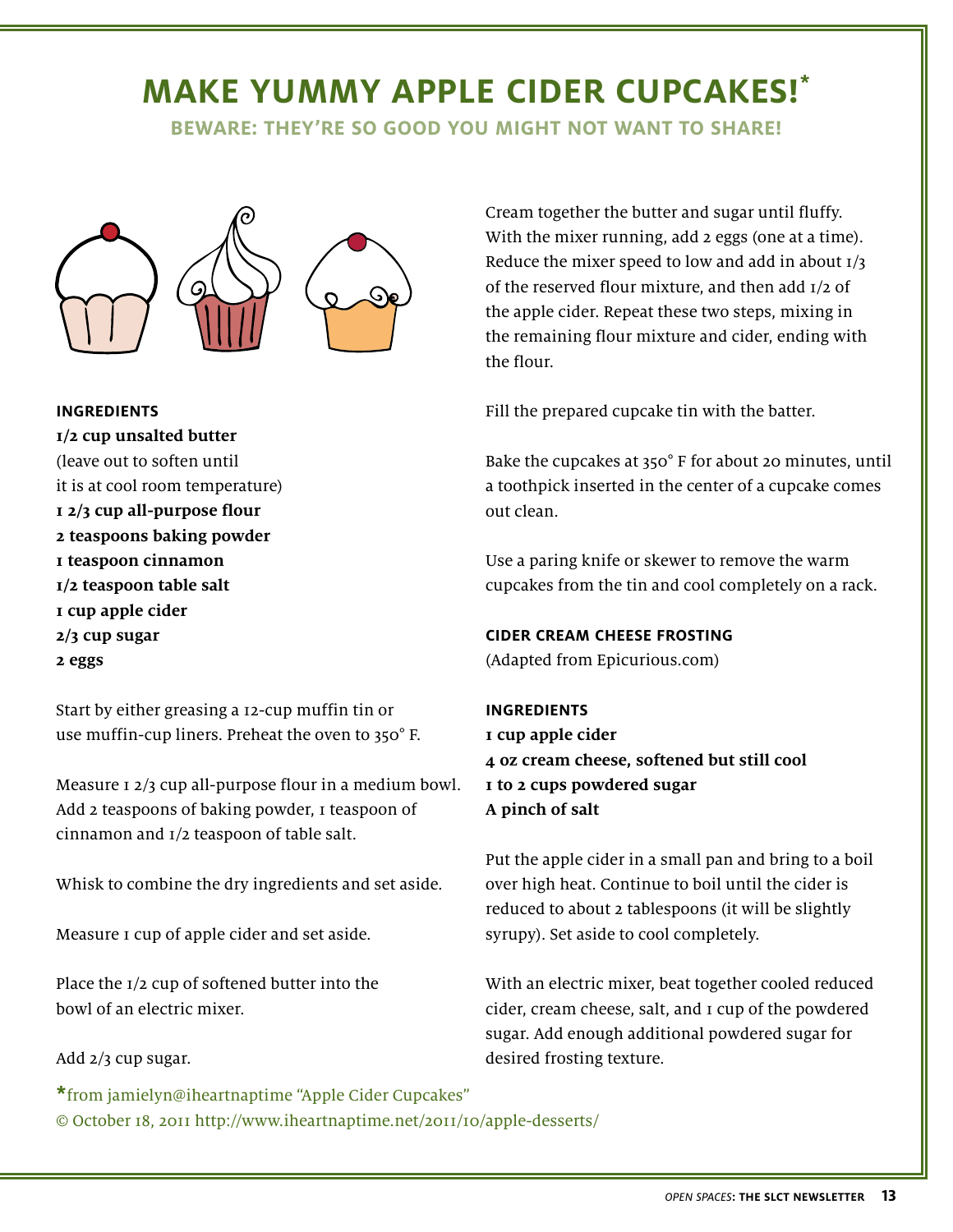## **critter files river otters**

**—** Tara Gravel —



**Children won't be the only ones sledding, sliding and playing in the snow in Stamford this WINTER.** If you live near a river, lake, stream or marsh you might get lucky and spot a river otter enjoying some winter sports.

"They're more common in our area than people think," says Lisa Monachelli, Senior Environmental Educator with the Stamford Museum & Nature Center. "They're playful and smart, so like any average five or six year old, they have to be entertained…. They love playing and sliding on their bellies on the snow and ice."

While otters are nocturnal most of the year, they're active during the day in winter, and their dark brown

coats stand out against the scenery. Their coats are also as durable, warm and waterproof—probably even more so—than anything made by humans. Combined with a thick layer of fat, that keeps them swimming, fishing and hunting for food in freezing temperatures. Their range extends up to 50 miles in their search for crawfish, shellfish, fish, earthworms, snakes, turtles and even small mammals and birds.

Because of their cute faces, curious natures and madcap antics, "a lot of people can relate to them and like them," says Monachelli. "It's a reminder for us to keep the water quality up. We share the planet with some neat critters."

## **otter facts\***

#### **Scientific name:** Lutra Canadensis

**Range:** Canada, the Northwest, upper Great Lakes area, New England, and the Atlantic and Gulf Coast states

**HOME RANGE:** Otters stay in one place for just a few of days at a time and it can take two weeks to a month for them to cover their 50-mile range.

**SIZE:** 36 to 50 inches long (the tail alone reaches 12 to 18 inches); 12 to 25 pounds.

#### **Lifespan:** About 15 years

**Mating season:** March to April, with a litter of one to five pups born 10-12 months later due to delayed implantation of fertilized egg

\*Info from the Connecticut Department of Environmental Protection. Visit www.ct.gov/dep to learn more about otters and other local critters.

**Home:** Abandoned bank burrows of muskrats or beavers, hollow logs and tree bases **Diet:** fish, frogs, crayfish, shellfish, aquatic insects, earthworms, snakes, turtles, salamanders, and small birds and mammals

**PREDATORS:** Coyotes, bobcats, foxes, and owls **Even better than Michael Phelps:**

Otters can stay underwater for up to  $4$  minutes, dive to 60 feet, reach a speed of 7 miles per hour

and swim a quarter of a mile under water…

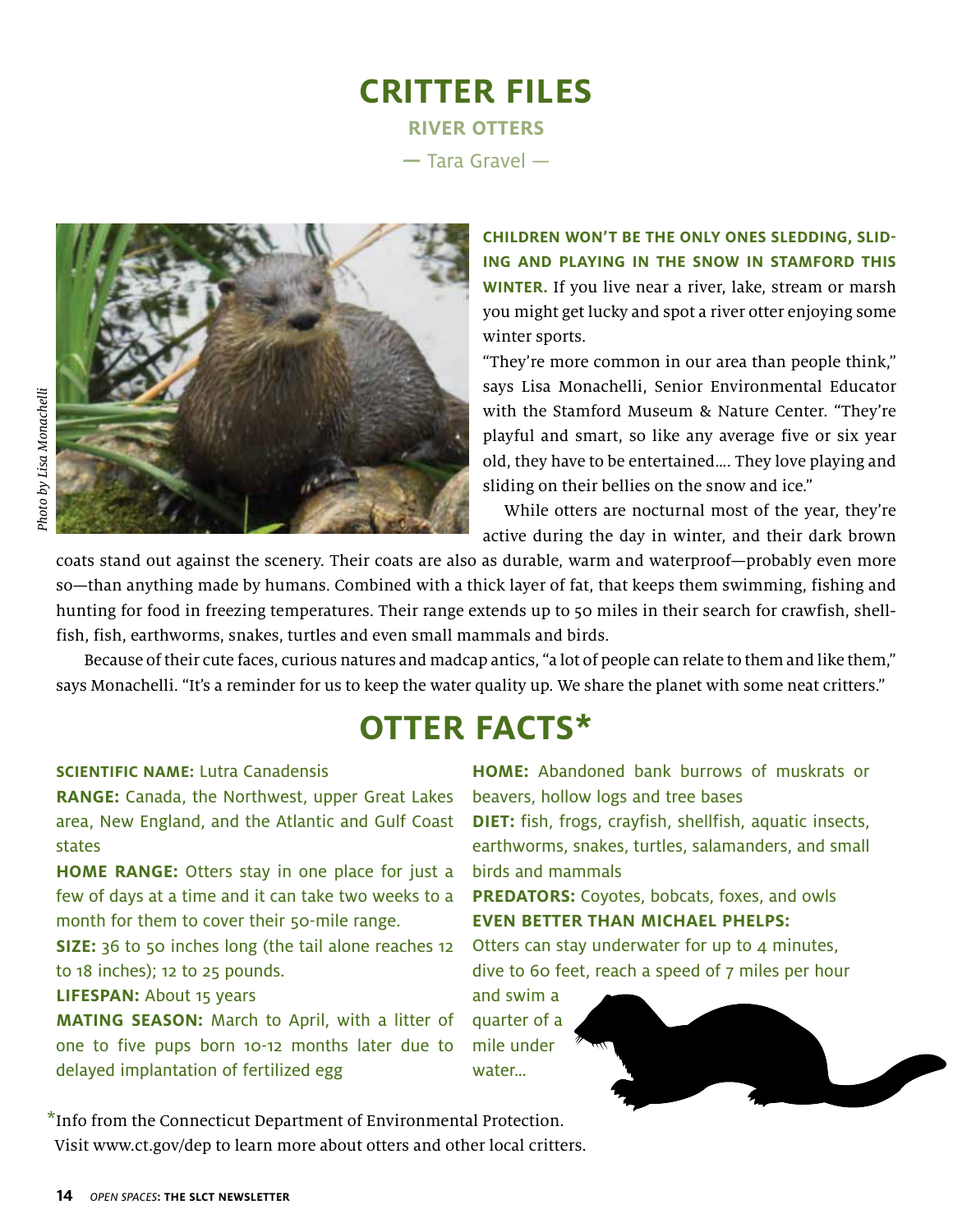## **new & noteworthy**

#### **Dolphins in the sound?**

That's right—dolphins were spotted in the sound this summer. Author Tom Andersen says they were there "on porpoise." Come find out why when he talks at our annual meeting, Wednesday, November 16th, 7 p.m. at the Stamford Government Center, 888 Washington Boulevard, 2nd floor meeting room. Parking is free.

#### **Recycling news**

In case you missed the news, Stamford's recycling centers now offer a free electronic recycling program. WeRecycle! picks up the electronics and takes them to its recycling facility at no cost to the city. This diverted 217.6 tons of electronics out of Stamford's waste stream in the past year, according to Dan Colleluori, Stamford's Supervisor of Solid Waste & Recycling. You can drop off computers, monitors, TVs, VCRs, DVD players, cell

phones, copiers/fax machines, printers, radios, stereos, small electronics, inks/toners, batteries (including alkaline, rechargeable, lithium ion & car batteries), compact fluorescent light bulbs and flourescent lamps. See cityofstamford.org for more information.

#### **History of High Ridge**

Live in 06903 and wonder what it was like centuries ago? Visit the Stamford Historical Society's exhibit, "P.O. High Ridge Connecticut," which opened September 22. The exhibit traces "the development of the High Ridge community from its first settlement as an agrarian village in the late 1700s to the present." Photos as well as baskets, tools, agricultural artifacts, and the original post office letterbox will show what life was like before you could pick up Starbucks and Cosi on your way north. Visit stamfordhistory.org for more information.

| Won't you join us?                    | <b>STAMFORD LAND III</b><br>CONSERVATION 1<br>BOX 3247 STAMFORD, CT 06905-0247   WWW STAMFORDLAND ORG   203 325                                                                                                                    |
|---------------------------------------|------------------------------------------------------------------------------------------------------------------------------------------------------------------------------------------------------------------------------------|
|                                       | Enclosed is my: $\Box$ Individual Membership \$25 $\Box$ Family Membership \$50 $\Box$ Sponsor \$100                                                                                                                               |
|                                       |                                                                                                                                                                                                                                    |
|                                       |                                                                                                                                                                                                                                    |
|                                       | $\Box$ Check this box if this is a new address                                                                                                                                                                                     |
|                                       |                                                                                                                                                                                                                                    |
|                                       |                                                                                                                                                                                                                                    |
| I would like to volunteer my services |                                                                                                                                                                                                                                    |
|                                       | $\Box$ Land Steward $\Box$ Land Donation $\Box$ Other example that the state of the state of the state of the state of the state of the state of the state of the state of the state of the state of the state of the state of the |
|                                       |                                                                                                                                                                                                                                    |
|                                       | Please send all mail to: Stamford Land Conservation Trust, P.O. Box 3247, Stamford, CT 06905-0247                                                                                                                                  |